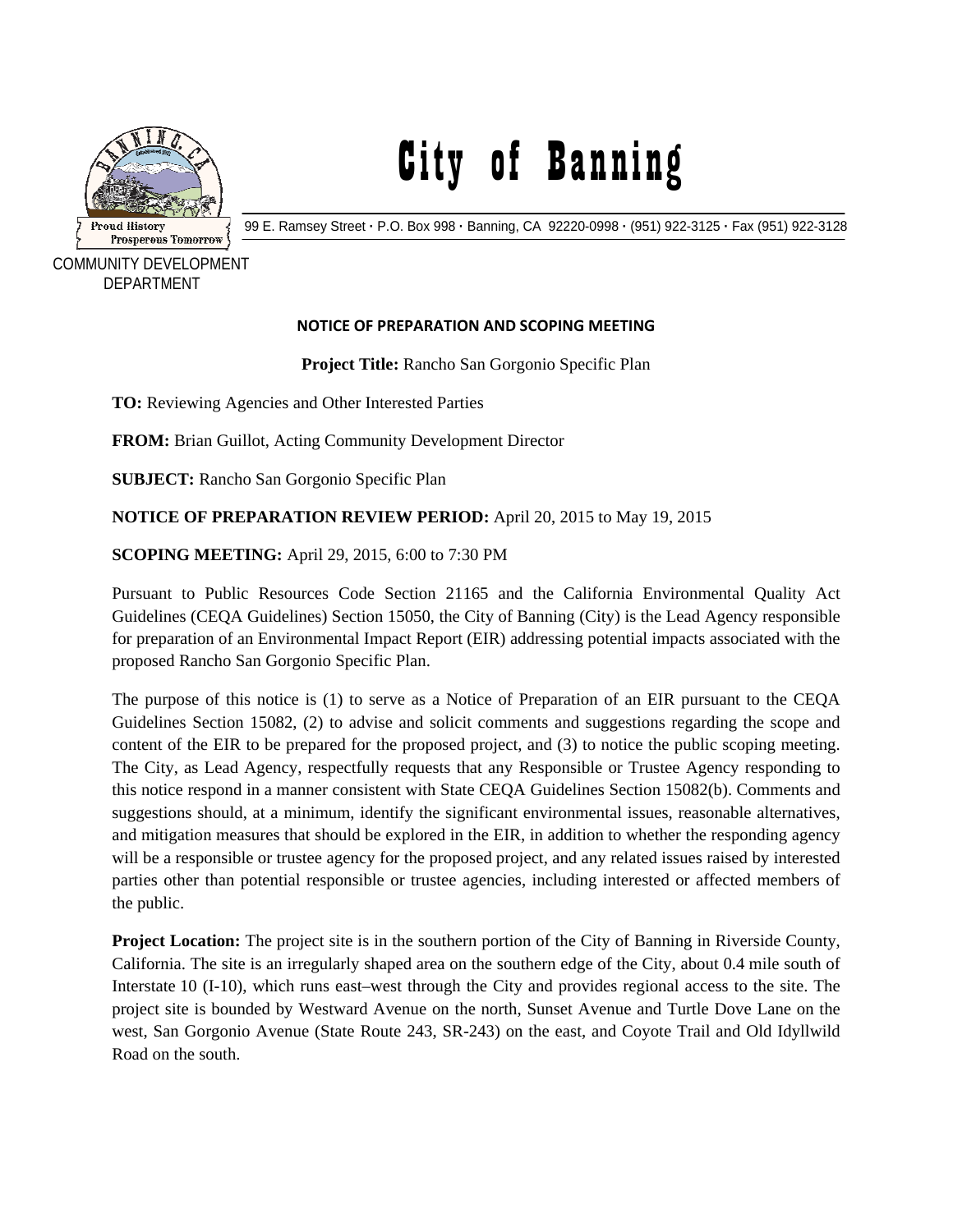**Project Description:** The proposed project is a master-planned community on an 831-acre site, and is organized into 44 planning areas (PAs) that include a mixture of residential, commercial, open space, and recreational uses and a maximum of 3,385 residential units. Parks and paseos are incorporated to buffer the natural creeks onsite and to provide nonmotorized access throughout the planned community. Table 1 details the proposed land uses and buildout statistics.

| <b>Land Use</b>                                           | <b>Gross Acres</b> | % of Area        | <b>Dwelling Units (DUs)</b> | Gross Density (du/ac) |  |
|-----------------------------------------------------------|--------------------|------------------|-----------------------------|-----------------------|--|
| <b>Residential</b>                                        |                    |                  |                             |                       |  |
| Very Low Density (VLDR)<br>$(0-2.5 \text{ du}/\text{ac})$ | 47.1               | 5.7              | 94                          | 2.0                   |  |
| Low Density (LDR)<br>$(2.6 - 6.0 \text{ du/ac})$          | 301.8              | 36.3             | 1,355                       | 4.5                   |  |
| Medium Density (MDR)<br>Age Qualified<br>(6.1-12.0 du/ac) | 115.9              | 14.              | 754                         | 6.5                   |  |
| Medium-High Density (MHDR)<br>(12.1-18.0 du/ac)           | 51.7               | 6.2              | 930                         | 18.0                  |  |
| <b>Residential Totals</b>                                 | 516.5 acres        | 62.2%            | 3,133 DUs                   | $6.0$ du/ac           |  |
| Parks/Open Space                                          |                    |                  |                             |                       |  |
| <b>RSG Community Park</b>                                 | 26                 | 3.2              |                             |                       |  |
| Confluence Park                                           | 10.2               | 1.2              |                             |                       |  |
| Neighborhood Park                                         | 12.7               | 1.5              |                             |                       |  |
| <b>Entry Park</b>                                         | 1.1                | 0.1              |                             |                       |  |
| <b>Village Paseos</b>                                     | 12.6               | $\overline{1.5}$ |                             |                       |  |
| Creeks/Creek Edge Linear Parks                            | 122                | 14.7             |                             |                       |  |
| Natural Open Space                                        | 25.7               | 3.1              |                             |                       |  |
| Open Space Subtotals                                      | 210.3 acres        | 25.2%            |                             |                       |  |
| Other                                                     |                    |                  |                             |                       |  |
| Neighborhood Commercial                                   | 9.3                | 1.1              | $168*$                      | $18.0*$               |  |
| <b>Public Facility</b>                                    | $\overline{2.6}$   | 0.3              |                             |                       |  |
| School                                                    | 14                 | 1.7              | $84**$                      | $6.0**$               |  |
| Backbone Roadways Right-of-<br>Wav                        | 77.                | 9.3              |                             |                       |  |
| <b>Storm Drain Easement</b>                               | 1.1                | 0.1              |                             |                       |  |
| <b>Other Subtotals</b>                                    | 104 acres          | 12.5%            |                             |                       |  |
| <b>TOTAL</b>                                              | 830.8              | 100%             | $3,385***$                  | 4.1                   |  |

**Table 1 Proposed Land Uses** 

Notes:

\* A Residential Overlay alternative of Medium-High Density Residential (MHDR, 12.1-18.0 du/ac) is allowed on Planning Area 9 in lieu of the Neighborhood Commercial designation, if PA 9 does not develop as commercial.

\*\* A Residential Overlay alternative of Low Density Residential (LDR, 2.6-6.0 du/ac) is allowed on Planning Area 16-C in lieu of the School use designation, if the

Banning Unified School District does not to acquire PA 16-C and the site is not developed with a school use.

\*\*\* The maximum number of dwelling units to be allowed in the Specific Plan is 3,385 units.

**Environmental Analysis:** Potentially significant adverse environmental impacts associated with the proposed project include Aesthetics, Agricultural Resources, Air Quality, Biological Resources, Cultural Resources, Geology and Soils, Greenhouse Gas Emissions, Hazards and Hazardous Materials, Hydrology and Water Quality, Land Use and Planning, Noise, Population and Housing, Public Services, Recreation, Transportation and Traffic, and Utilities and Service Systems. These topics will be addressed in the EIR. In addition, the EIR will describe and evaluate a range of reasonable project alternatives that may reduce or avoid any identified significant adverse impacts of the project.